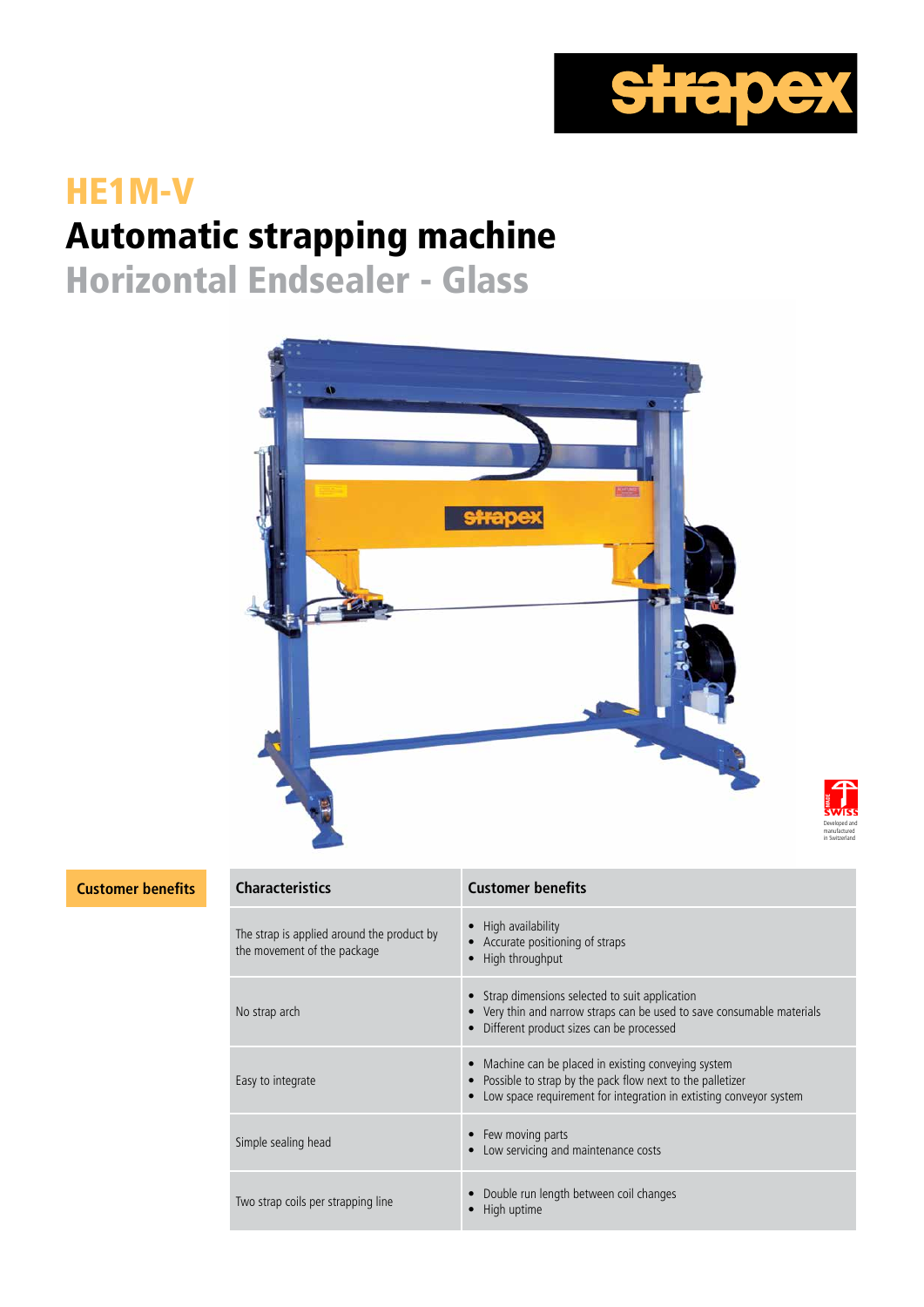

## HE1M-V Technical data

#### **Machine**

| <b>Strapping cycle time</b>         | per strapping approx.<br>5s (PP strap)<br>6s (PET strap)                                                            | Strap end                |
|-------------------------------------|---------------------------------------------------------------------------------------------------------------------|--------------------------|
| <b>Strap tension</b>                | $0 - 400N$<br>(retained tension on                                                                                  | <b>Dispenser</b>         |
|                                     | strapped product)                                                                                                   | <b>Colours</b>           |
| <b>Tensioning stroke</b>            | Flexible, adapted to the<br>product                                                                                 |                          |
| <b>Vertical speed</b>               | Standard 50 mm/s                                                                                                    |                          |
| <b>Machine manual</b><br>movable    | For fixed conveyor stop posi-<br>tion and change of product<br>or layer dimensions move-<br>ment 300/600/900/1200mm |                          |
| Sealing method                      | Heat seal for PP strap<br>optional for PET strap                                                                    | <b>Optional colours</b>  |
| <b>Horizontal extension</b><br>arms | Standard: 400 mm<br>Option: 340 mm or<br>460 mm                                                                     | <b>Electrical supply</b> |
| <b>Minimum strapping</b><br>height  | From 40 mm above conveyor<br>height resp. 350 mm above                                                              | <b>Control voltage</b>   |
|                                     | floor (or 550 mm raised)                                                                                            | <b>Pneumatics</b>        |
| <b>Maximum strapping</b><br>height  | Up to 1500 mm above floor<br>(or 1700 mm raised)                                                                    |                          |
| <b>Dimensions</b>                   | See page 4<br>(see layout for general<br>dimensions)                                                                | <b>Machine weight</b>    |

| Strap end                | Automatic strap<br>end detection                                                  |
|--------------------------|-----------------------------------------------------------------------------------|
| <b>Dispenser</b>         | Separate strap dispenser with<br>two coils; flexible location                     |
| <b>Colours</b>           | Frame:<br>Blue, RAL 5007                                                          |
|                          | Beam:<br>Daffodil yellow, RAL 1007                                                |
|                          | Remaining parts:<br>Black, RAL 9011                                               |
|                          | Control desk:<br>Grey, RAL 7035                                                   |
| <b>Optional colours</b>  | At customer's request<br>only RAL codes                                           |
| <b>Electrical supply</b> | 400 VAC, 50 Hz, 3PH+PE<br>Voltage tolerance $+/-$ 5%<br>Rated power $\geq$ 1,2 kW |
| <b>Control voltage</b>   | 24 VDC                                                                            |
| <b>Pneumatics</b>        | 6 bar / 95 psi<br>Approx. 75 l/Cycle. (DH1300)<br>Connection 1/2"                 |
| <b>Machine weight</b>    | 600 up to 800 kg                                                                  |

**Conveyor** The conveyor system is not part of the machine

### **Control System Free standing control desk**

The human machine interface consisting of

- Main switch<br>- Fmergency s
- Emergency stop
- Reset button
- Analog Amperemeter for welding temprature

### **Operating panel KTP 400 Basic color PN**

- all functions selectable via HMI
- Simple and easy-to-understand structure of the menu
- available in various languages

**PLC Simatic S7-1212C (Optional AllenBradley) Interface, Signal exchange** All signals for exchange must be potential-free

#### **The strapping machine is able to receive the following signals\***

- Emergency stop<br>- Safety quard inte
- Safety guard interlock switch  $1+2$
- Conveyor stopped<br>- Stran cycle start
- Strap cycle start

### **The strapping machine sends the following signals\***

- Emergency stop
- Conveyer enable
- Strapping Cycle completed
- Malfunction indicator
- **Automatic**
- (\* Standard signal exchange, others optional)

**Core size**

Changeable inside diameters Ø 200 / 200 / Ø 630 mm Ø 280 / 200 / Ø 630 mm Ø 400 / 150 / Ø 630 mm (inside diameter / width / outside diameter)

### **Strap Polypropylene** (PP)

Width 5 - 16 mm /Thickness 0.35 - 0.8 mm

#### **Polyester (PET)**

Width 5 - 13 mm / Thickness 0.35 - 0.7 mm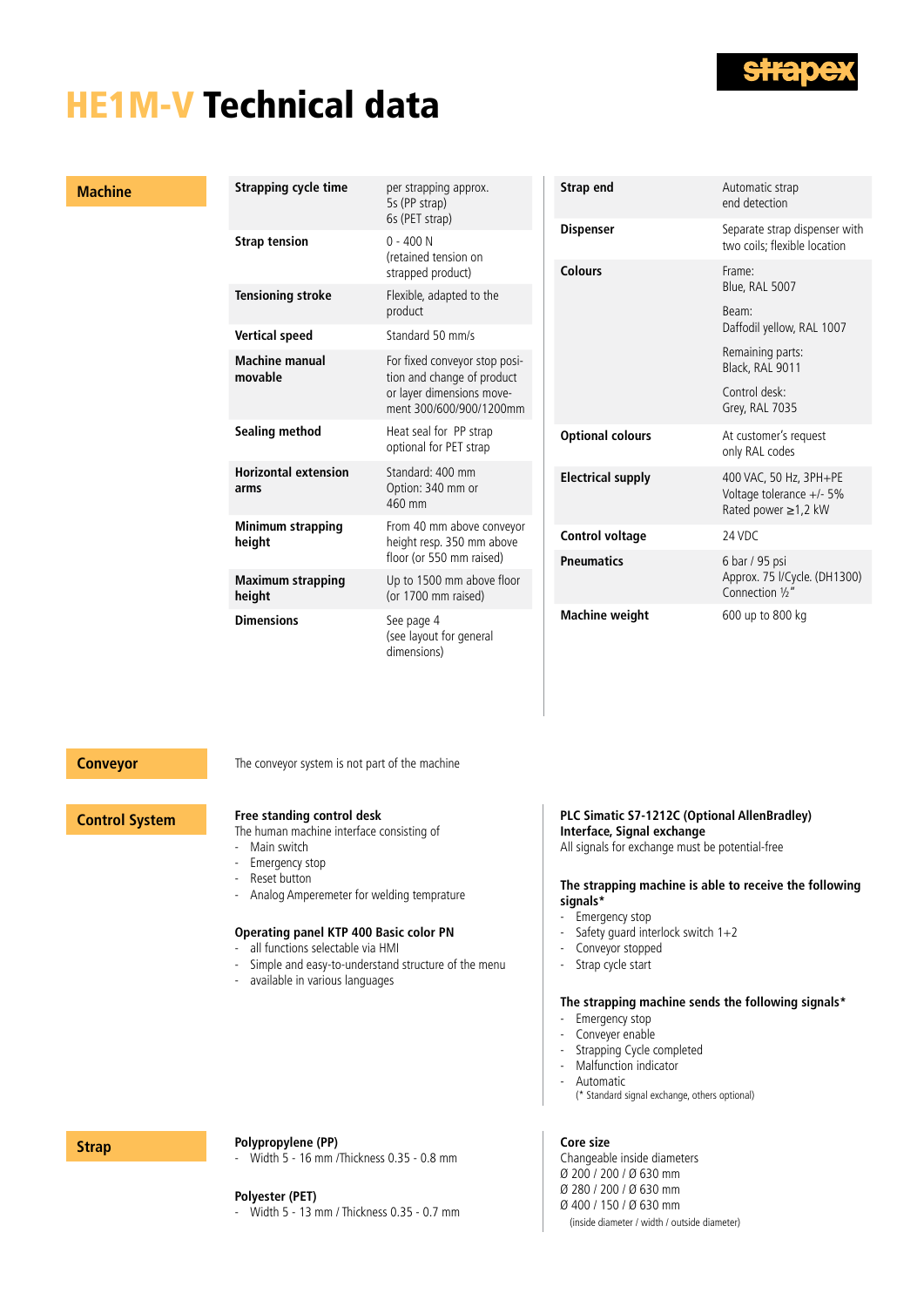

### **Features**



**Cost savings**

#### **Use of smaller strap dimensions**

Dimensions and quality of the strap can be used selected for the product and not the machine, with cost savings on consumable materials



**Speed**

**High through-put**

Strap is applied by the movement of the product and the sealing time is 5 seconds (DH1300)



### **Low running cost**

**Very low maintenance costs**

Simple sealing head with only a few moving parts and low maintenance



#### **Easy integration**

#### **Inline strapping**

Machine can be easily integrated into existing conveyor line, no space is needed for the arch

## **Options Strap tension unit**

Using pneumatic cylinder ensures even strapping and is recommended for hard products such as bottles



## **Strap lifter**

Lifts the strap in case a layer of pallet has not to be strapped, mostly if Endsealer is placed before palletizer (layer strapping)



#### **Strap end pre signal with photocell**

Strap-end detection to keep non-stop production



#### **Beam protection**

Photo-electric cell on the package entry side ensures that no packages come into contact with the beam



#### **Horizontal extension arms**

Standard: 400 mm Option: 340 mm or 460 mm The arms move under the bottle gripper head.

#### **Motorized movable strap position**

Progamable strap position, which are automatically approached.

#### **Pneumatic stopper**

To stop the bottles before the strapping machine while this is strapping